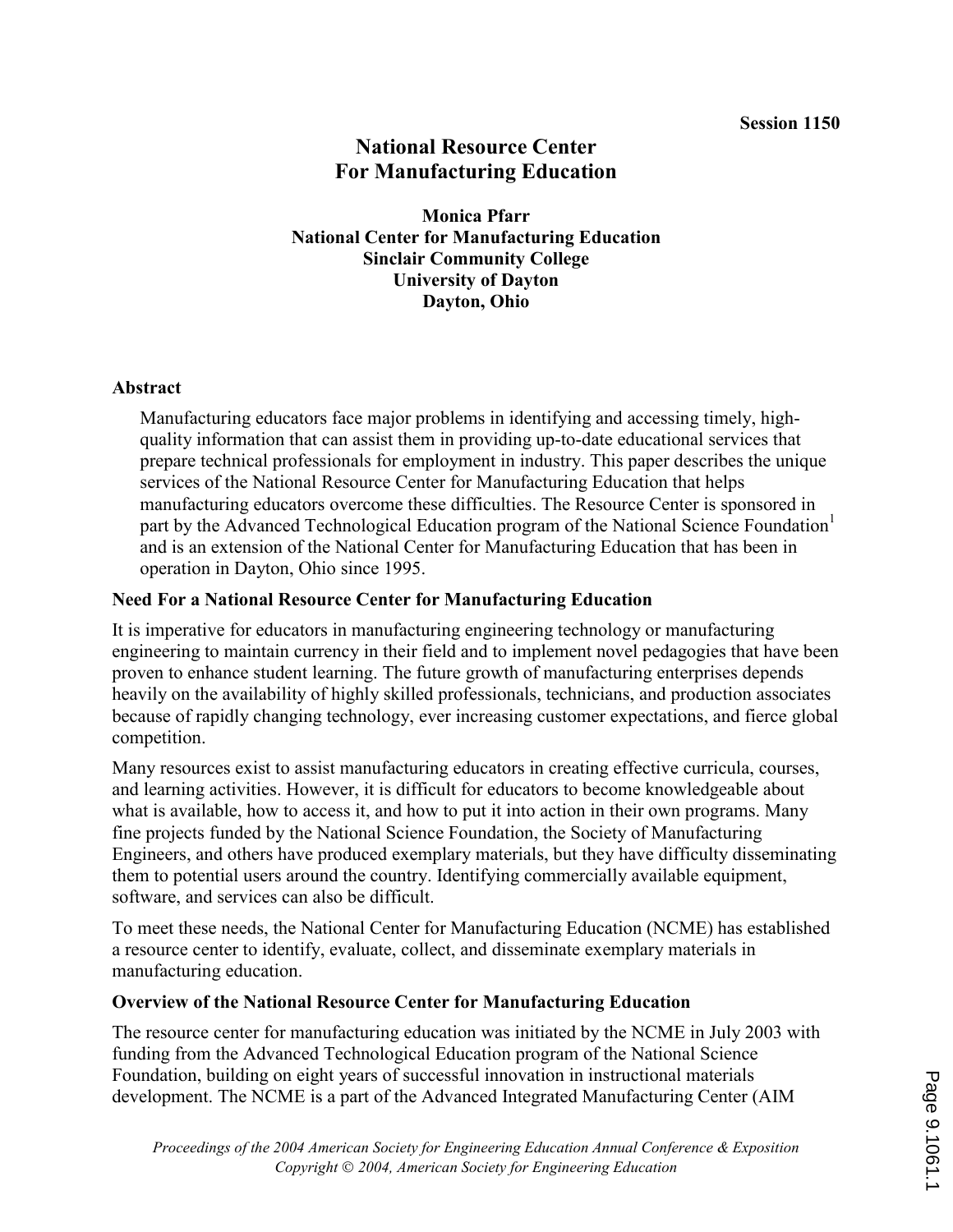Center) located in Dayton, Ohio and operated jointly by Sinclair Community College and the University of Dayton. The AIM Center offers numerous services to educators and manufacturing enterprises to improve instruction and to upgrade manufacturing systems.

## Services Provided by the Resource Center

The resource center offers a variety of services to manufacturing educators, including:

- o An extensive, Internet-based clearinghouse database of information pertinent to manufacturing education obtained from numerous sources such as NSF centers and projects, other academic institutions, industry, and vendors of equipment and software
- o Database search capability
- o Preparation of custom searches to provide electronic compilations of materials on a specific subject
- o Consulting on implementing novel curriculum materials and pedagogies in manufacturing education
- o Internet-based symposia on selected topics highlighting emerging technologies

# **Collaborators**

The resource center is collaborating with the Society of Manufacturing Engineers (SME), the Manufacturing Division of the American Society for Engineering Education (ASEE), and the Computer Integrated Manufacturing in Higher Education Alliance (CIM/HE) to ensure that the materials are useful to a wide variety of educational program types in engineering technology and engineering. There is also a collaborative relationship with the New Jersey Center for Advanced Technological Education (NJCATE) that has established a separate resource center called the National Engineering Technology Education Clearinghouse (N-ETEC).

SME is the premier source for information in the manufacturing engineering field in the United States and internationally. It operates hundreds of conferences, exhibitions, seminars, and technical programs annually for practicing manufacturing professionals. It is also the leader in manufacturing education, promoting and coordinating national accreditation activities, recruitment of new students into the field, and encouraging curriculum development.

ASEE is the national society that promotes the improvement of education in the numerous disciplines of engineering and engineering technology. Its Manufacturing Division coordinates the manufacturing-related activities, representing educational programs at the associate, baccalaureate, and graduate levels in both engineering and engineering technology. The establishment of an Internet-based resource center for materials to support manufacturing education has been a goal of the Manufacturing Division and an agreement has been made for the NCME resource center to satisfy that need.

CIM/HE is a voluntary association of institutions of higher education and businesses who are dedicated to the improvement of manufacturing through the utilization of computer technology. Its vision is to be a network of educational and business resources created for the purpose of enhancing U.S. industrial competitiveness in the global marketplace. The NCME resource center is highly complementary to the mission of CIM/HE and endeavors to enhance the effectiveness of its members. In turn, CIM/HE members are involved in the development and operation of the resource center.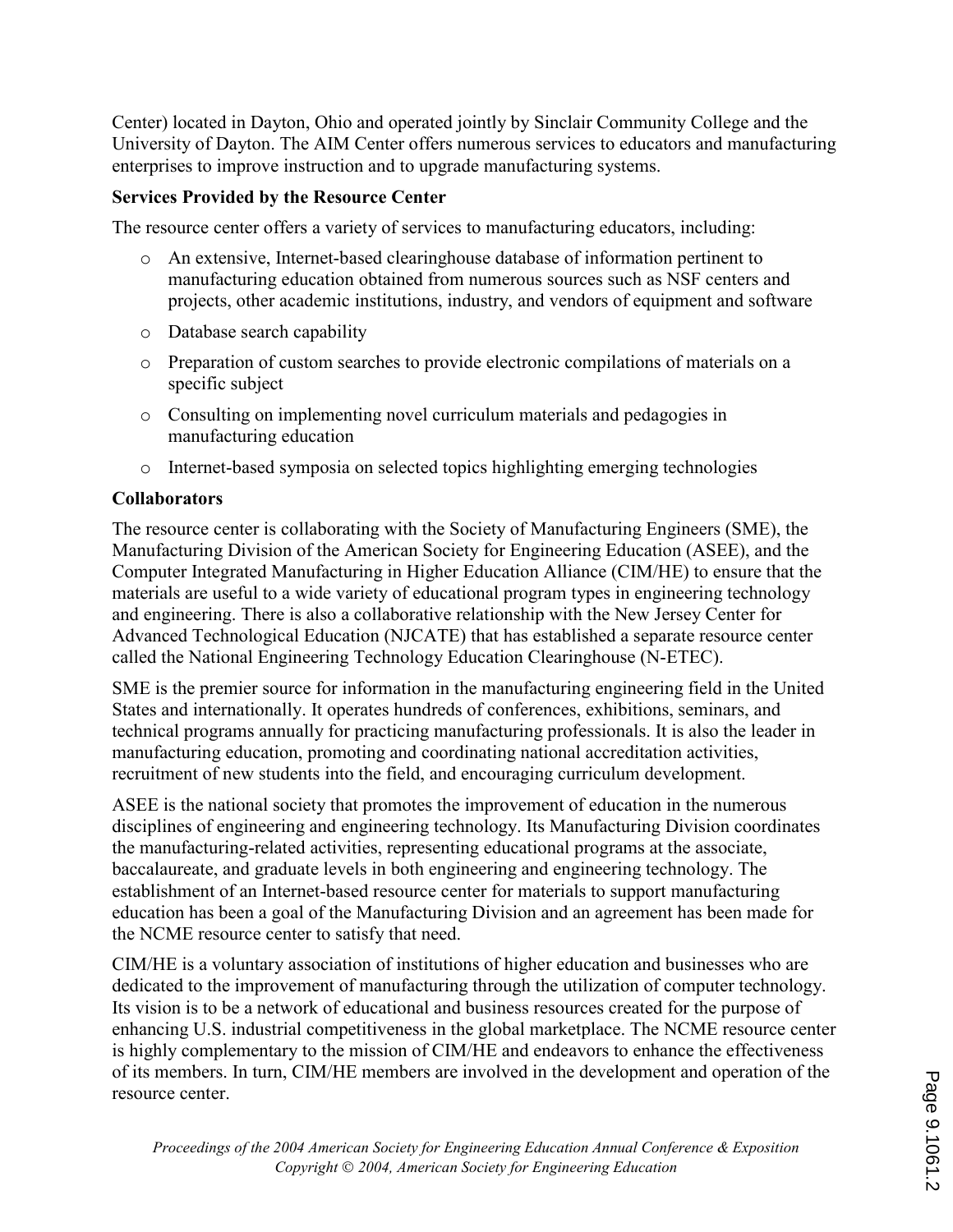The National Engineering Technology Education Clearinghouse (N-ETEC), operated by NJCATE at Middlesex County Community College in Edison, NJ, is providing a resource center for a broad range of engineering technology disciplines. The NCME resource center provides the manufacturing education resources for N-ETEC through cooperative planning and Internet links.

## Classifications of Manufacturing Education Materials

Instructional materials in the database will be classified making searches by key words possible. The primary classifications of materials included in the clearinghouse are:

- 1. Manufacturing processes
- 2. Materials technology
- 3. Automation systems
- 4. Quality management
- 5. Design for manufacturing
- 6. Production and inventory control
- 7. Manufacturing of electronic products
- 8. Manufacturing enterprise management
- 9. Manufacturing information systems
- 10. Technical mathematics (as they pertain to manufacturing)
- 11. Technical science (as they pertain to manufacturing)
- 12. Manufacturing curriculum development methodologies
- 13. Novel and effective pedagogies as applied to manufacturing education

In addition, the materials will be classified according to type and form such as instructional module, learning object, CD-ROM, video, PowerPoint slides, and so forth.

#### Process for Rating Items to Go Into the Clearinghouse

The NCME staff and subject matter experts are using four criteria to evaluate candidate materials submitted for inclusion in the database of the National Resource Center for Manufacturing Education clearinghouse.

Three categories of rating are being used:

 $A = Exemplary$   $B = High Quality$   $C = Not appropriate$ 

All materials approved for inclusion in the clearinghouse database must be rated either A or B on all criteria. Materials receiving an A rating on three or more criteria will be designated to be **Exemplary.** Others will be designated **High Quality.** 

The four criteria are listed below with brief explanations of the rating factors being used.

## 1 Relevance to Manufacturing Education

- A: The material is solidly within the scope of the technology of manufacturing.
- B: The material has applicability within a manufacturing education program as support subject matter. Examples: Mathematics, science, communication, teamwork.
- C: The material is not sufficiently relevant to manufacturing education.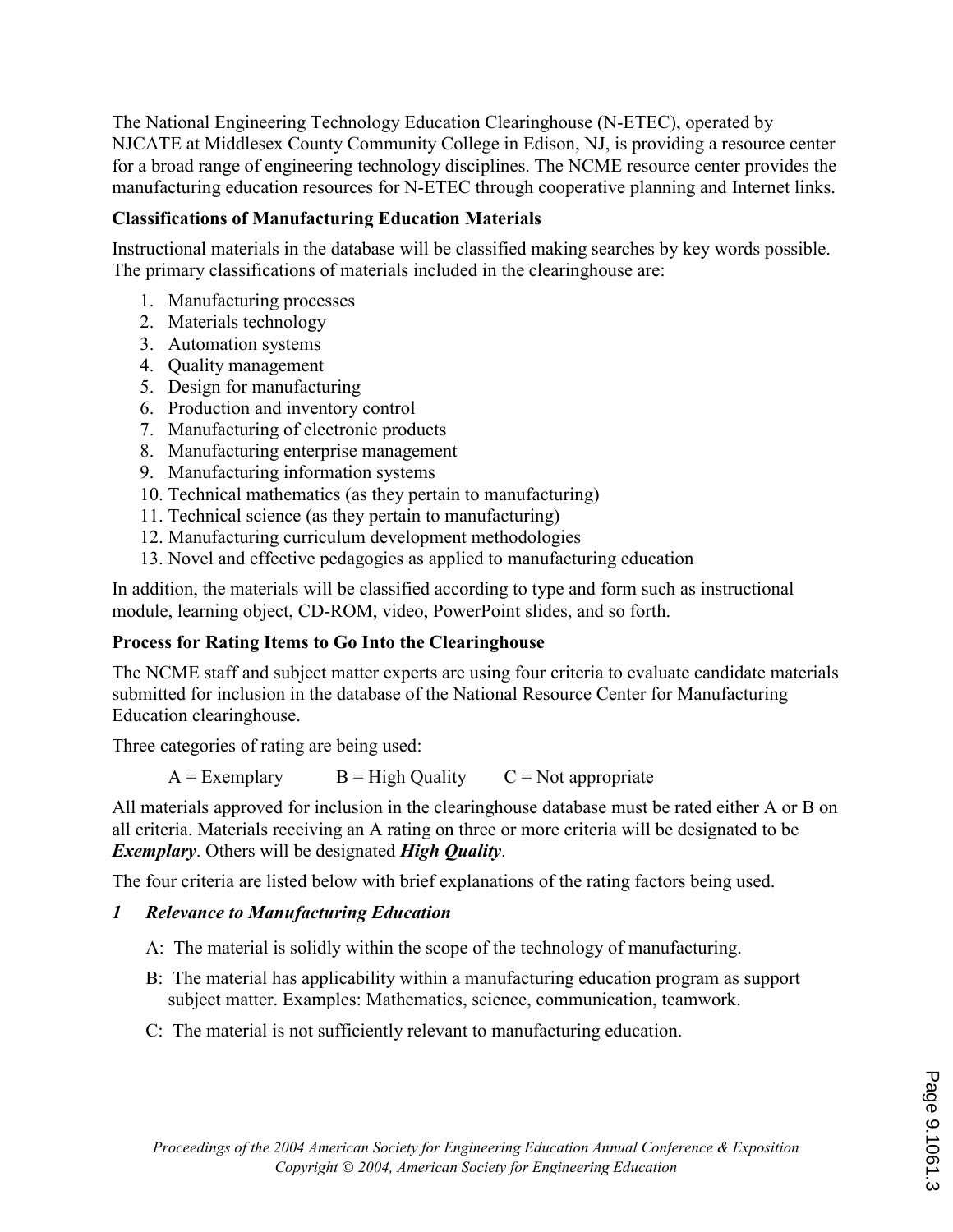#### 2 Technical Quality of the Material

- A: The material is of excellent technical quality. The information is accurate. The depth of coverage is appropriate for the program level indicated.
- B: The material is of high quality and accurate. The depth may be appropriate for some programs when supplemented by additional material.
- C: The technical quality of the material is low and does not meet the standards of the Resource Center.

## 3 Innovativeness of the Material

- A: The material is highly innovative in terms of the subject matter and/or form.
- B: The material is of high quality but of a more traditional nature in content or form.
- C: The material is presented in an obsolete form or is not particularly novel.

## 4 Ease of Use for Educators

- A: Manufacturing educators can readily use the material to enhance their educational mission.
- B: Manufacturing educators can adapt the material to their educational programs with some adjustment to the material or to their own educational methodologies.
- C: The material would be inordinately difficult for manufacturing educators to implement.

An additional factor will indicate the *Quality of Instructional Design*. This will help the users of the clearinghouse to incorporate the materials in their classes. The instructional materials will be evaluated for completeness versus criteria, called the First Principles of Instruction<sup>2</sup>, developed by David Merrill at Utah State University. Merrill reviewed exemplary instructional designs and determined that the following five design criteria were present in all those materials

- 1. Does the material present a problem from the real world?
- 2. Does the material *activate* relevant prior knowledge or experience?
- 3. Does the material *demonstrate* (show examples) of what is to be learned?
- 4. Does the learner have an opportunity to practice and *apply* their new knowledge or skill?
- 5. Does the material provide techniques that encourage and provide opportunities to integrate or transfer the new knowledge or skill?

The rubric will assess and report the completeness of the instructional materials when judged versus these five areas.

A geographically dispersed panel of subject matter experts works with the NCME to complete the evaluations of candidate materials. NCME staff members compile their evaluations. The panel members have been recruited through personal contacts and referrals from the Society of Manufacturing Engineers, the Manufacturing Division of ASEE, and CIM/HE.